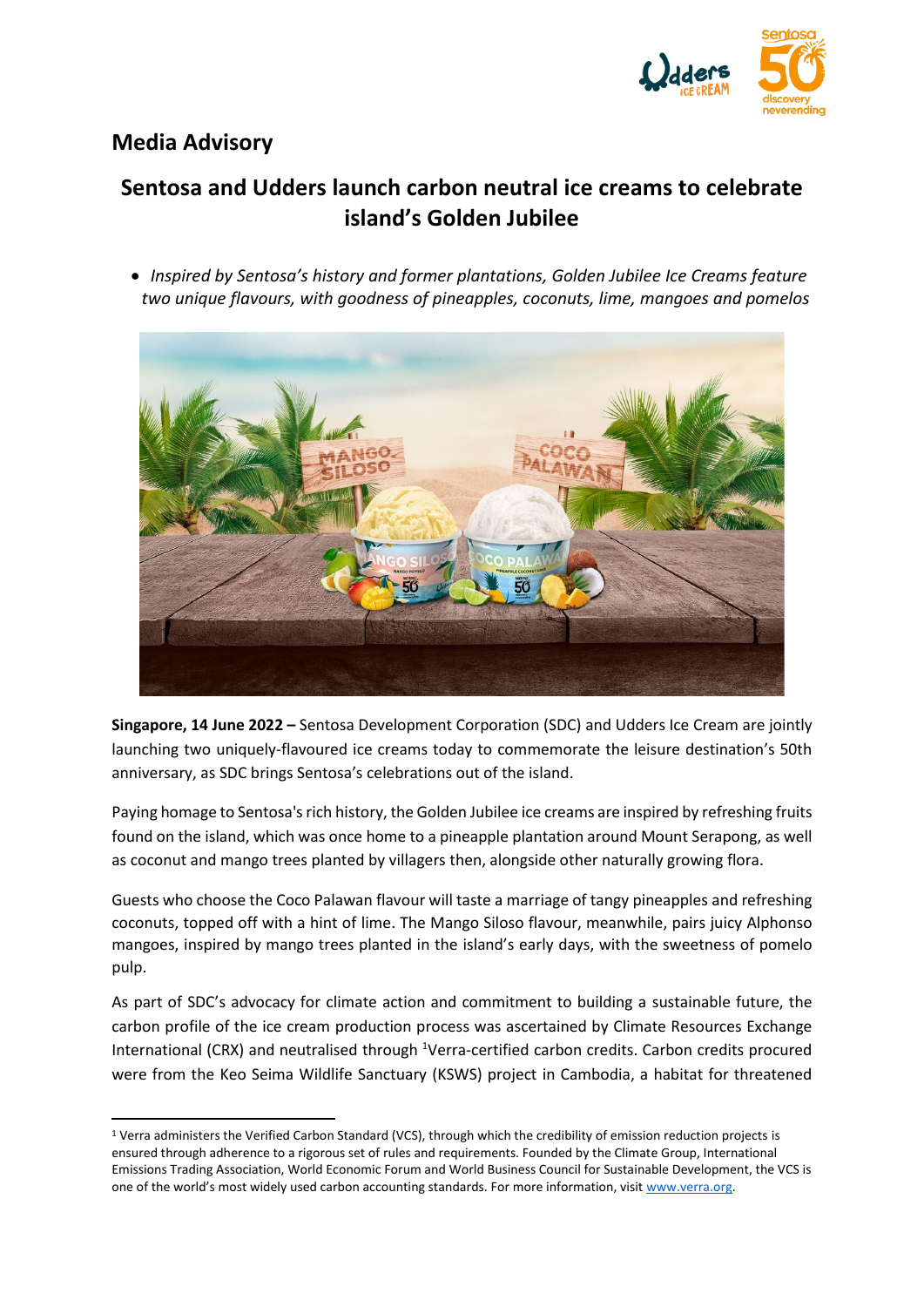

species including rare Asian elephants and the giant ibis. Forest Stewardship Council (FSC) certified paper has also been used for the ice cream cups.

"We are delighted to partner Udders in launching the inaugural Sentosa-inspired carbon neutral ice creams, the latest instalment in our Golden Jubilee celebrations. We invite guests to join us in our festivities with these tasty tropical treats, as we extend the Sentosa experience beyond our island's shores," said Mira Bharin, Divisional Director, Marketing and Guest Experience, SDC.

"After months of research and development, we are excited to be part of Sentosa's Golden Jubilee celebrations in bringing you these cheery flavours that taste refreshingly good. With these ice creams being certified carbon neutral, we hope to give back to Mother Nature and do our part in building a sustainable future," said Wong Peck Lin, Co-founder, Udders Ice Cream.

The Golden Jubilee ice creams will be available at participating Sentosa retail outlets, Udders outlets, and online delivery platforms from today. Please refer to Annex A for the list of retailers. Guests can also keep an eye out for a secret code to be disseminated via TikTok to redeem a free cup of the Golden Jubilee Ice Cream from **20 to 24 June 2022**, while stocks last.

You can visit<https://www.sentosa.com.sg/sentosaicecream> for more information.

High-resolution visuals can be downloaded [here.](https://www.dropbox.com/sh/gbt1kljhj8wvny5/AABx5ofFw5un857hRF-jAYO5a?dl=0)

 $-$  FND $-$ 

#### **About Sentosa**

Sentosa is Asia's leading leisure destination and Singapore's premier island resort getaway, located within 15 minutes from the central business and shopping districts. The island resort is managed by Sentosa Development Corporation, which works with various stakeholders in overseeing property investments, attractions development, and operation of the various leisure offerings and management of the residential precinct on the island.

The 500-hectare island resort is home to an exciting array of themed attractions, award-winning spa retreats, lush rainforests, golden sandy beaches, resort accommodations, world-renowned golf courses, a deep-water yachting marina and luxurious residences – making Sentosa a vibrant island resort for business and leisure. Making Sentosa its home, too, is Singapore's first integrated resort, Resorts World Sentosa, which operates South East Asia's first Universal Studios theme park.

Situated on the eastern end of Sentosa Island is Sentosa Cove, an exclusive oceanfront and residential enclave bustling with some 2,000 homes, romantic quayside restaurants, retail and specialty shops. The Island is also proud to be home to Sentosa Golf Club and its two acclaimed golf courses, The Serapong and The New Tanjong. Sentosa Golf Club hosts the SMBC Singapore Open and the HSBC Women's World Championship, featuring some of the world's best golf professionals.

Welcoming a growing number of local and international guests every year, Sentosa is an integral part of Singapore's goal to be a global destination to work, live and play. For more information, please visit: [www.sentosa.com.sg.](http://www.sentosa.com.sg/)